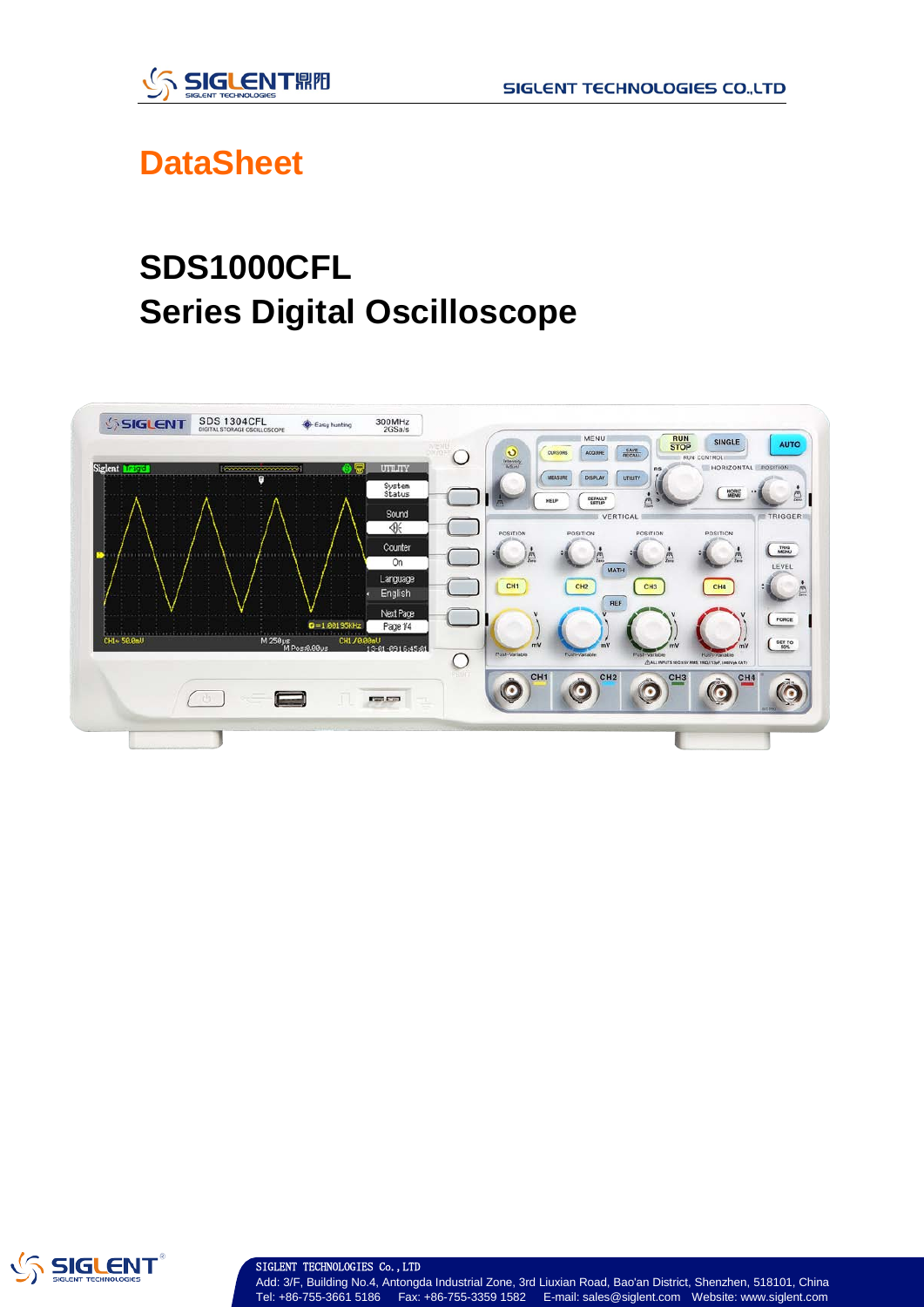

## **CHARACTERISTIC:**

- The volume of the oscilloscope is cabinet and it is portable
- 7" Color TFT LCD display
- 2/4 channels, Bandwidth: 70MHz-300 MHz
- Single real-time sampling rate is:2GSa/s, Equivalent sampling rate is 50GSa/s.
- Memory depth is  $24Kpts$ .
- Trigger types: Edge, Pulse, Video, Slope and Alternative
- Unique Digital Filter function and Waveform recorder function
- Auto measure thirty two parameters and support all measurement function.
- Two/Four groups' reference waveforms and twenty groups' capture waveforms and twenty groups' setups internal save/recall function and USB flash drive save/recall function.
- Cursor types: Manual mode, Track mode and Auto mode.
- Channel waveform and its FFT waveform display on split screen.
- Waveform Intensity and Grid Brightness can be adjusted.
- Menu display in the form of pop-up that in order to convenience users to use it.
- Rich Screen display styles: Classical, Modern, Tradition, Succinct.
- Multiple Language User Interface.
- Support Multilingual online help system
- Standard interface: Double USB Host; USB Device; LAN Port; Pass/Fail Out

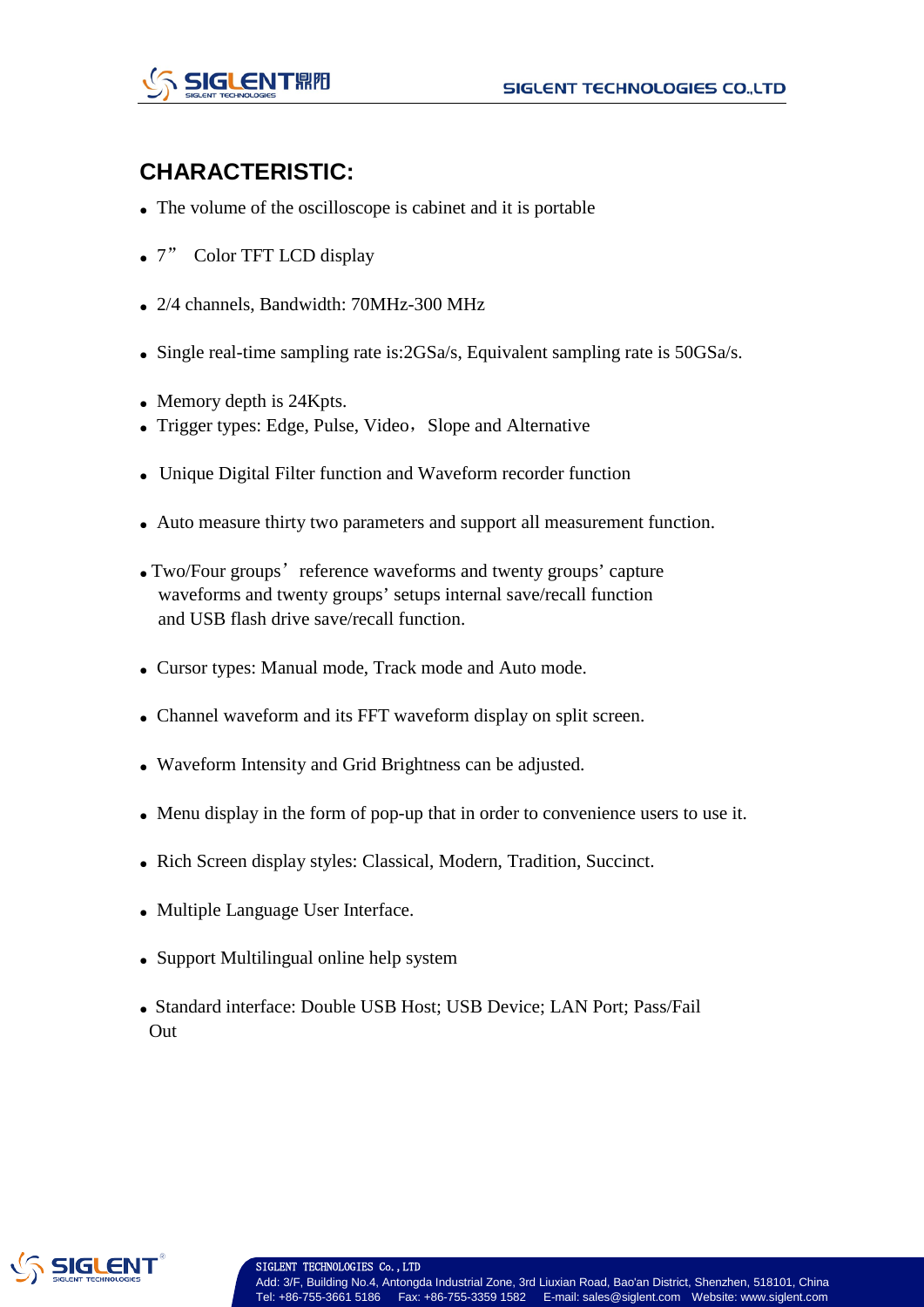

## **Specifications**

All specification applies to 10X probe and All the SDS1000CFL Series Digital Storage Oscilloscopes.

To verify that the oscilloscope meets specifications, the oscilloscope must first meet the following conditions:

- The oscilloscope must have been operating continuously for thirty minutes within the specified operating temperature.
- You must perform the Do Self Cal operation, accessible through the Utility menu, if the operating temperature changes by more than 5° C.
- The oscilloscope must be within the factory calibration interval

All specifications are guaranteed unless noted "typical."

| Inputs                  |                                                      |  |  |  |
|-------------------------|------------------------------------------------------|--|--|--|
| <b>Input Coupling</b>   | AC, DC, GND                                          |  |  |  |
|                         | $1MΩ±2%$    18Pf±3Pf,                                |  |  |  |
| Input Impedance         | $50\Omega$ +/-2%(SDS1304CFL/SDS1302CFL,              |  |  |  |
|                         | SDS1204CFL/SDS1202CFL contain this function)         |  |  |  |
| Maximum<br>input        | ( $DC+AC$ PK-PK, $1M\Omega$ input impedance,<br>400V |  |  |  |
| voltage                 | $X10)$ , CATI                                        |  |  |  |
|                         | $>100:1$ at 150MHz (SDS1304CFL, SDS1302CFL)          |  |  |  |
| Ch to Ch Isolation      | $>100$ :1 at 100MHz (SDS1204CFL, SDS1202CFL)         |  |  |  |
| (Both channels in same) | $>100$ :1 at 50MHz (SDS1104CFL,SDS1102CFL)           |  |  |  |
| $V$ /div setting)       | $>100$ :1 at 35MHz (SDS1074CFL,SDS1072CFL)           |  |  |  |
|                         |                                                      |  |  |  |
| Probe attenuator        | 1X,10X                                               |  |  |  |
| Probe<br>attenuator     | 1X, 5X, 10X, 50X, 100X, 500X, 1000X                  |  |  |  |
| <b>Factors Set</b>      |                                                      |  |  |  |

| Vertical System        |                                 |  |
|------------------------|---------------------------------|--|
| Vertical Sensitivity   | $2mV$ /div -5V/div(1-2-5 order) |  |
| Channel voltage offset | $2mV-100mV: \pm 800mV$          |  |
| range                  | $102mV-5V: \pm 40V$             |  |

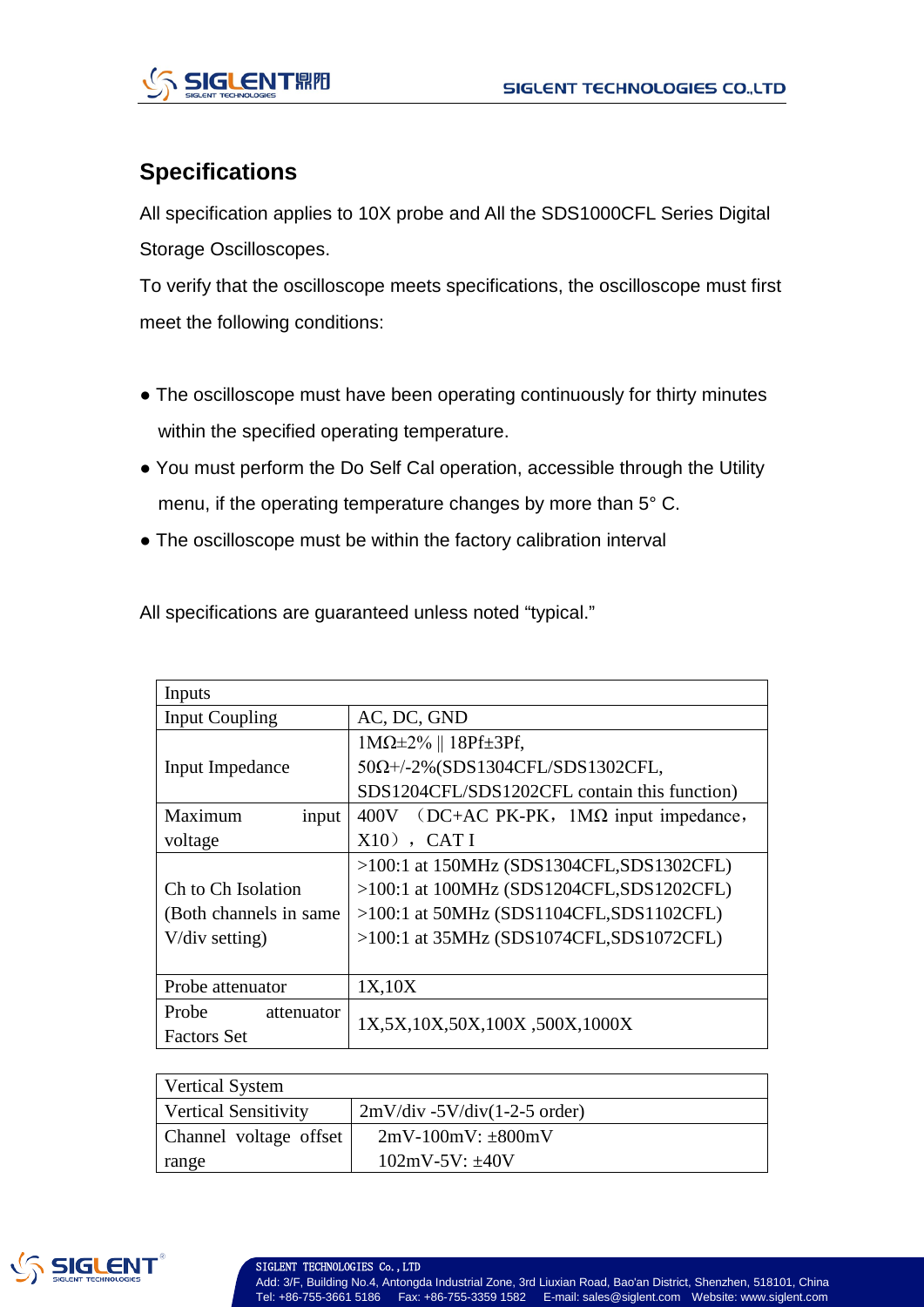

| <b>Vertical Resolution</b> | 8 bit                                                       |  |  |  |
|----------------------------|-------------------------------------------------------------|--|--|--|
| Channels                   | 2/4                                                         |  |  |  |
|                            | 300MHz(SDS1304CFL, SDS1302CFL)                              |  |  |  |
| Analog                     | 200MHz(SDS1204CFL, SDS1202CFL)                              |  |  |  |
| Bandwidth                  | 100MHz(SDS1104CFL, SDS1102CFL)                              |  |  |  |
|                            | 70MHz(SDS1074CFL, SDS1072CFL)                               |  |  |  |
|                            | 300MHz(SDS1304CFL, SDS1302CFL)                              |  |  |  |
| Single-shot                | 200MHz(SDS1204CFL, SDS1202CFL)                              |  |  |  |
| Bandwidth                  | 100MHz(SDS1104CFL, SDS1102CFL)                              |  |  |  |
|                            | 70MHz(SDS1074CFL, SDS1072CFL)                               |  |  |  |
|                            | DC -10% of rated BW: $+/- 1dB$                              |  |  |  |
| <b>BW Flatness at BNC</b>  | 10% - 50% of rated BW: $+/- 2dB$                            |  |  |  |
| input                      | 50% - 100% of rated BW: $+ 2dB/-3dB$                        |  |  |  |
| Lower frequency limit      | $\leq$ 10Hz(at input BNC)                                   |  |  |  |
| $(AC -3dB)$                |                                                             |  |  |  |
|                            | $\leq 0.6$ Div for average of 10 Pk-Pk readings, Fixed      |  |  |  |
| Noise: Pk-Pk for 3K        | gain settings                                               |  |  |  |
| record                     | $\leq$ 0.7 Div for average of 10 Pk-Pk readings, Variable   |  |  |  |
|                            | gain settings                                               |  |  |  |
| <b>SFDR</b> including      |                                                             |  |  |  |
| harmonics                  | $>=35dB$                                                    |  |  |  |
| (measured with FFT)        |                                                             |  |  |  |
| DC Gain Accuracy           | $\leq \pm 3.0\%$ : 5mv/div to 5V/div in Fixed Gain Ranges   |  |  |  |
|                            | <±4.0%: 2mv/div Variable Gain Ranges                        |  |  |  |
| DC<br>Measurement          |                                                             |  |  |  |
| Accuracy:                  | $\pm$ [3%* (  reading + offset  ) +1%<br> offset <br>$*$ of |  |  |  |
| Gain<br>All                | $+0.2div+2mv$ ]                                             |  |  |  |
| settings <2100mv/div       |                                                             |  |  |  |
| DC<br>Measurement          |                                                             |  |  |  |
| Accuracy:                  | $\pm$ [3%* (  reading + offset  ) +1%* of<br> offset        |  |  |  |
| All Gain<br>settings $>$   | $+0.2div+100mv$ ]                                           |  |  |  |
| 100mv/div                  |                                                             |  |  |  |
|                            | $\langle$ 1.2ns (SDS1304CFL, SDS1302CFL)                    |  |  |  |
| Rise time                  | $\langle$ 1.8ns (SDS1204CFL, SDS1202CFL)                    |  |  |  |
|                            | $<$ 3.5ns (SDS1104CFL, SDS1102CFL)                          |  |  |  |
|                            | $<$ 5.0ns (SDS1074CFL, SDS1072CFL)                          |  |  |  |
| Overshoot, Typical         | $\langle 10\%$ with probe or BNC input w/ 50 Ohm feed thru  |  |  |  |
| (using 500ps pulse)        |                                                             |  |  |  |
|                            | SDS1304CFL,SDS1302CFL<br>$\langle$ lns:                     |  |  |  |
| Ch to Ch Skew (both        | SDS1204CFL,SDS1202CFL                                       |  |  |  |
| channels in same V/div     | SDS1104CFL,SDS1102CFL                                       |  |  |  |
| setting)                   | SDS1074CFL,SDS1072CFL<br>$\langle 2ns:$                     |  |  |  |
|                            | (Equivalent to 2 minor divisions in smallest t/div)         |  |  |  |



Add: 3/F, Building No.4, Antongda Industrial Zone, 3rd Liuxian Road, Bao'an District, Shenzhen, 518101, China Tel: +86-755-3661 5186 Fax: +86-755-3359 1582 E-mail: sales@siglent.com Website: www.siglent.com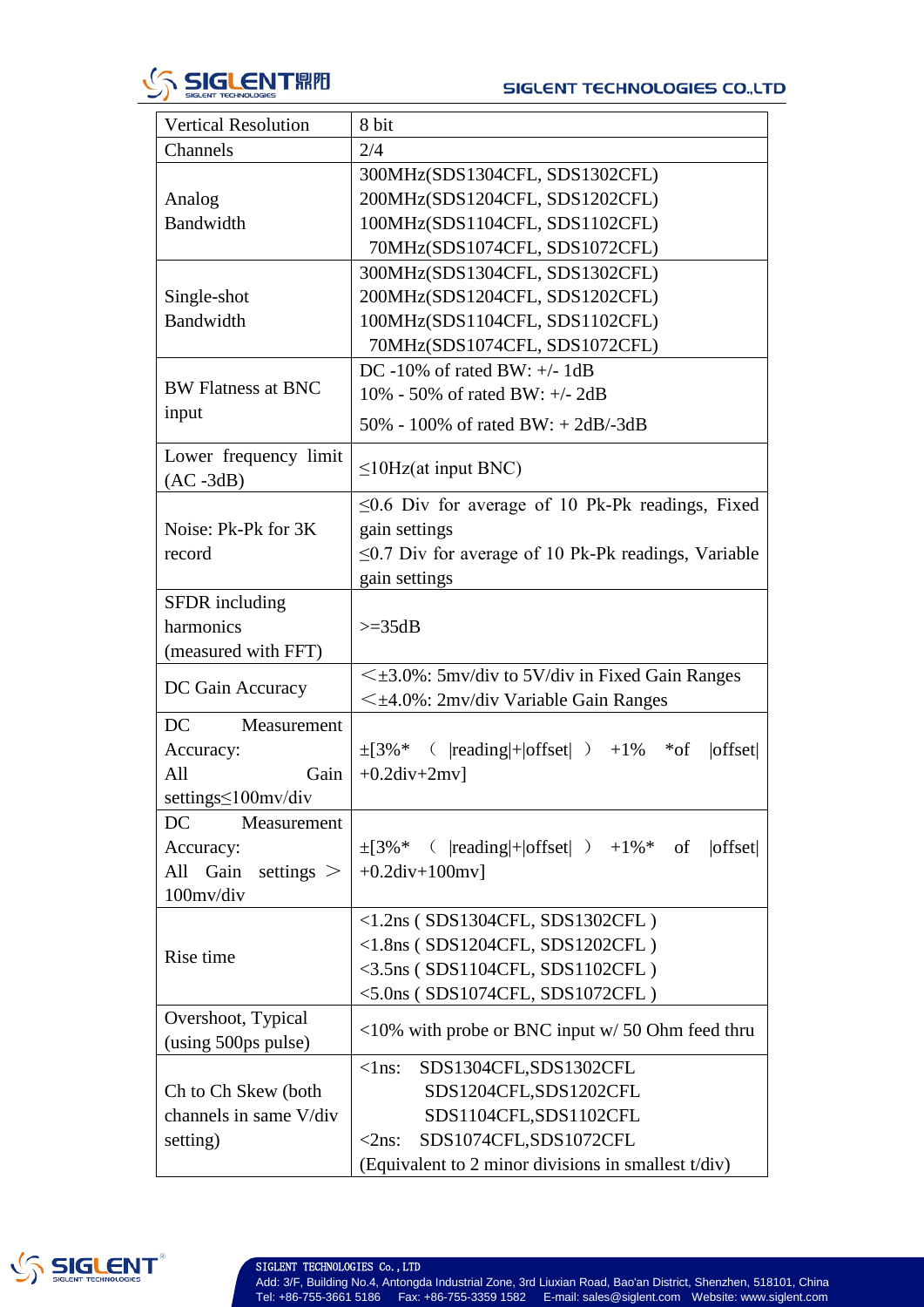

| Math operation    | $+, \, \cdot, \, ^*, \, /$ , FFT                 |  |  |  |
|-------------------|--------------------------------------------------|--|--|--|
| FFT               | Window mode: Hanning, Hamming, Blackman,         |  |  |  |
|                   | Rectangular                                      |  |  |  |
|                   | Sampling points: 1024                            |  |  |  |
| Bandwidth limited | $20MHz \pm 40\%$ (Note: BW limited below $20MHz$ |  |  |  |
|                   | when using probe in $x1$ )                       |  |  |  |

| <b>Horizontal System</b>     |                                                                   |  |  |
|------------------------------|-------------------------------------------------------------------|--|--|
| Real Time Sampling           | Single Channel: 2GSa/s, Double Channels: 1GSa/s                   |  |  |
| Rate                         | (When timebase faster than 25ns/div)                              |  |  |
| Equivalent<br>Sampling       | The highest equivalent sampling rate of other Models              |  |  |
| Rate                         | is $50GSa/s$                                                      |  |  |
| Measure<br>Display           | MAIN, WINDOW, WINDOW ZOOM, ROLL, X-Y                              |  |  |
| Modes                        |                                                                   |  |  |
| <b>Timebase Accuracy</b>     | $\pm 100$ ppm measured over 1 ms interval                         |  |  |
|                              | $1.0nS/DIV - 50S/DIV$                                             |  |  |
| <b>Horizontal Scan Range</b> | Scan: $100 \text{mS/DIV} \sim 50 \text{S/DIV}$ (1-2.5-5 sequence) |  |  |

| Trigger System                |                                                                                |  |  |
|-------------------------------|--------------------------------------------------------------------------------|--|--|
| <b>Trigger Types</b>          | Edge, Pulse Width, Video, Slope, Alternative                                   |  |  |
| <b>Trigger Source</b>         | CH1, CH2, CH3, CH4, EXT, EXT/5, AC Line                                        |  |  |
| <b>Trigger Modes</b>          | Auto, Normal, Single                                                           |  |  |
| <b>Trigger Coupling</b>       | AC, DC, LF rej, HF rej                                                         |  |  |
|                               | CH1, CH2, CH3, CH4: ±6divisions from center of                                 |  |  |
| <b>Trigger Level Range</b>    | screen                                                                         |  |  |
|                               | $EXT: \pm 1.2V$                                                                |  |  |
|                               | $EXT/5$ : $\pm 6V$                                                             |  |  |
| <b>Trigger Displacement</b>   | Pre-trigger: (Memory depth/ $(2*sampling)$ ),                                  |  |  |
|                               | Delay Trigger: 260DIV                                                          |  |  |
| <b>Trigger Level Accuracy</b> | Internal: $\pm (0.2 \text{div} \times V/\text{div})$ (within $\pm 4$ divisions |  |  |
| (typical) applicable for      | from center of screen)                                                         |  |  |
| the signal of rising and      | EXT: $\pm (6\% \text{ of setting} + 40 \text{ mV})$                            |  |  |
| falling time $\geq$ 20ns      | EXT/5: $\pm (6\% \text{ of setting} + 200 \text{ mV})$                         |  |  |
|                               | For fixed gain ranges                                                          |  |  |
|                               | 1 Divisions: DC-10MHz                                                          |  |  |
|                               | 1.5 Divisions: 10MHz - Max BW                                                  |  |  |
| <b>Trigger Sensitivity</b>    | EXT: 200mVpp DC-10MHz,                                                         |  |  |
|                               | 300mVpp 10MHz - Max BW                                                         |  |  |
|                               | EXT/5: 1Vpp DC-10MHz,                                                          |  |  |
|                               | 1.5Vpp 10MHz - Max BW                                                          |  |  |
|                               | Trigger Modes: $(>,<,=)$ positive Pulse Width,                                 |  |  |
| Pulse Width Trigger           | $(>, <, =)$ Negative Pulse Width                                               |  |  |
|                               | Pulse Width Range: 20ns - 10s                                                  |  |  |

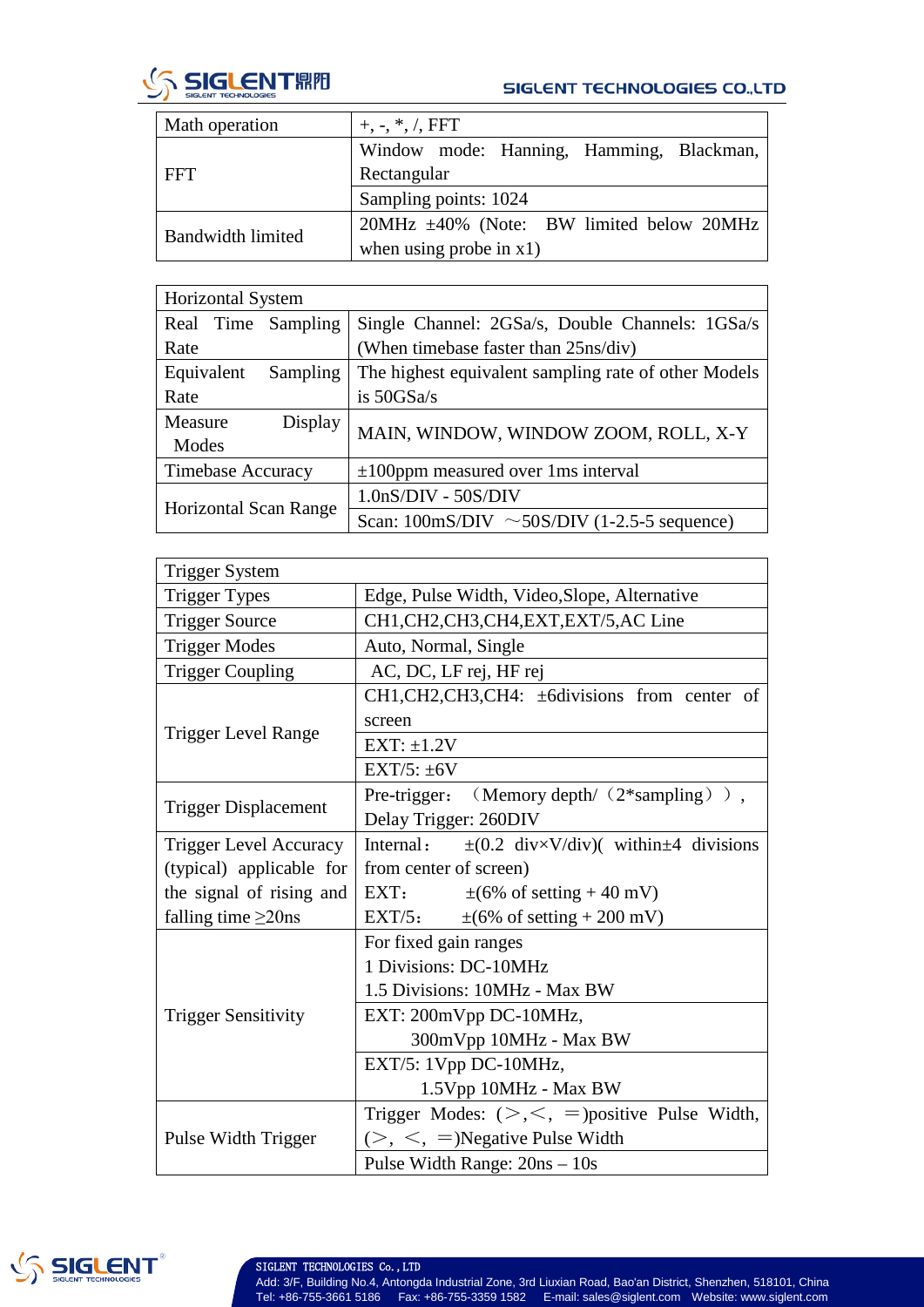

|                            | Support signal Formats: PAL/SECAM, NTSC                |  |  |
|----------------------------|--------------------------------------------------------|--|--|
| Video Trigger              | Trigger condition : odd field, even field, all lines,  |  |  |
|                            | line Num                                               |  |  |
|                            | $(\geq, <, =)$ Positive slope, $(\geq, <, =)$ Negative |  |  |
| Slope Trigger              | slope                                                  |  |  |
|                            | Time: $20ns-10s$                                       |  |  |
| <b>Alternative Trigger</b> | CH1 trigger type: Edge, Pulse, Video, Slope            |  |  |
|                            | CH2 trigger type: Edge, Pulse, Video, Slope            |  |  |
|                            | CH3 trigger type: Edge, Pulse, Video, Slope            |  |  |
|                            | CH4 trigger type: Edge, Pulse, Video, Slope            |  |  |

| X-Y Mode                    |                                                          |  |
|-----------------------------|----------------------------------------------------------|--|
| $X$ -pole Input / $Y$ -Pole | $(CH1) / (CH2)$ or $(CH3) / (CH4)$                       |  |
| Input                       |                                                          |  |
| Sample Frequency            | XY mode has a breakthrough that trad oscilloscopes       |  |
|                             | restrict sampling rate at 1MSa/s. Support $25Ksa/s \sim$ |  |
|                             | 250Msa/s adjusted.                                       |  |

| Hard Ware Frequency Counter |                                                    |  |
|-----------------------------|----------------------------------------------------|--|
| Reading resolution          | 1 Hz                                               |  |
| Accuracy                    | $\pm 0.01\%$                                       |  |
| Range                       | DC Couple, 10Hz to MAX Bandwidth                   |  |
| Signal Types                | Satisfying all Trigger signals (Except Pulse width |  |
|                             | trigger and Video Trigger)                         |  |

| <b>Control Panel Function</b> |                                                    |  |  |
|-------------------------------|----------------------------------------------------|--|--|
| Auto Set                      | Auto adjusting the Vertical, Horizontal system and |  |  |
|                               | <b>Trigger Position</b>                            |  |  |
| Save/Recall                   | Support 2/4 Group referenced Waveforms, 20         |  |  |
|                               | Group setups, 20 Group captured Waveforms          |  |  |
|                               | internal Storage/Recall function and USB flash     |  |  |
|                               | driver storage function.                           |  |  |

| <b>Measure System</b>                |                                                                                                                                                                                                                                             |
|--------------------------------------|---------------------------------------------------------------------------------------------------------------------------------------------------------------------------------------------------------------------------------------------|
| <b>Auto Measure</b><br>$(32)$ Types) | Vpp, Vmax, Vmin, Vamp, Vtop, Vbase, Vavg,<br>Mean, Crms, Vrms, ROVShoot, FOVShoot,<br>RPREShoot, FPREShoot, Rise time, Fall time,<br>Freq, Period, + Wid, $-Wid$ , $+$ Dut, $-Dut$ , BWid,<br>Phase, FRR, FRF, FFR, FFF, LRR, LRF, LFR, LFF |
| <b>Cursor Measure</b>                | Manual mode, Track mode and Auto mode                                                                                                                                                                                                       |

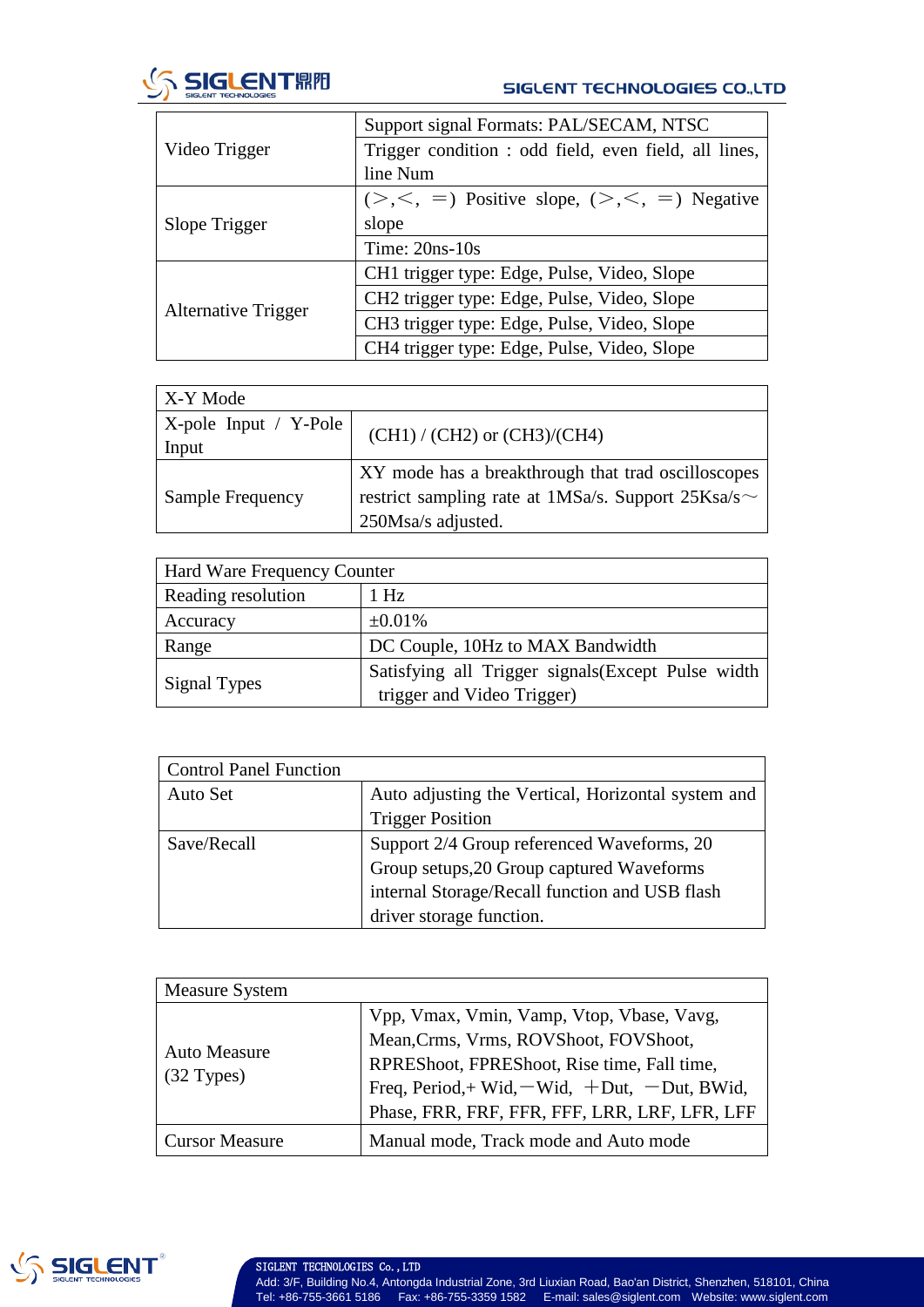

## Generic Specification

| Display System                                                   |                                                                          |                                                                          |                                         |  |
|------------------------------------------------------------------|--------------------------------------------------------------------------|--------------------------------------------------------------------------|-----------------------------------------|--|
| Display Mode                                                     |                                                                          | Color TFT 7.0in.(177.8mm)diagonal<br><b>Liquid Crystal Display</b>       |                                         |  |
| Resolution                                                       |                                                                          | 480 horizontal by 234 vertical pixels                                    |                                         |  |
| Display Color                                                    |                                                                          | 64K color                                                                |                                         |  |
| Display Contrast (Typical state)                                 |                                                                          | 150:1                                                                    |                                         |  |
| Backlight Intensity (Typical state)                              |                                                                          | 300 <sub>nit</sub>                                                       |                                         |  |
| Wave display range                                               |                                                                          | 8 x 18 div                                                               |                                         |  |
| <b>Wave Display Mode</b>                                         |                                                                          | Dots, Vector                                                             |                                         |  |
| Persist                                                          |                                                                          | Off, 1 sec, 2 sec, 5 sec, Infinite                                       |                                         |  |
| Menu Display                                                     |                                                                          | $2 \text{ sec}, 5 \text{ sec}, 10 \text{ sec}, 20 \text{ sec},$ Infinite |                                         |  |
|                                                                  |                                                                          |                                                                          | Off, 1min, 2min, 5min, 10min, 15min, 30 |  |
| Screen-Saver                                                     |                                                                          |                                                                          | min, 1hour, 2hour, 5hour                |  |
| Skin                                                             |                                                                          |                                                                          | Classical, Modern, Tradition, Succinct  |  |
| waveform interpolation                                           |                                                                          |                                                                          | $Sin(x)/x$ , Linear                     |  |
| Color model                                                      |                                                                          |                                                                          | Normal, Invert                          |  |
|                                                                  |                                                                          |                                                                          | Chinese,<br>Simplified<br>Traditional   |  |
|                                                                  |                                                                          | Chinese, English, Arabic, French,                                        |                                         |  |
| Language                                                         |                                                                          | German, Russian, Portuguese Spanish,                                     |                                         |  |
|                                                                  |                                                                          | Japanese, Korean, Italian                                                |                                         |  |
|                                                                  |                                                                          |                                                                          |                                         |  |
| Environments                                                     |                                                                          |                                                                          |                                         |  |
| Operating:10 <sup>°</sup> C to +40 <sup>°</sup> C<br>Temperature |                                                                          |                                                                          |                                         |  |
|                                                                  | Not operating: -20 $\degree$ C to +60 $\degree$ C                        |                                                                          |                                         |  |
| Cooling                                                          | The fan forces it cold.<br>Operating: $85\%RH$ , $40\degree$ C, 24 hours |                                                                          |                                         |  |
| Humidity                                                         |                                                                          |                                                                          |                                         |  |
|                                                                  | Operating: 3000m                                                         | Not operating: 85%RH, 65℃, 24 hours                                      |                                         |  |
| Height                                                           |                                                                          |                                                                          |                                         |  |
|                                                                  |                                                                          | Not operating: 15,266m                                                   |                                         |  |
| Power Supply                                                     |                                                                          |                                                                          |                                         |  |
| <b>Input Voltage</b>                                             | 100-240 VAC, CAT II, Auto selection                                      |                                                                          |                                         |  |
| <b>Frequency Scope</b>                                           | 45Hz to 440Hz                                                            |                                                                          |                                         |  |
| Power                                                            | 50VA Max                                                                 |                                                                          |                                         |  |
| <b>Mechanical</b>                                                |                                                                          |                                                                          |                                         |  |
| Dimension                                                        | length                                                                   |                                                                          | 358mm                                   |  |
|                                                                  | Width                                                                    |                                                                          | 156mm                                   |  |
|                                                                  | Height                                                                   |                                                                          | 118mm                                   |  |
| weight                                                           | SDS1004CFL:4.5kg; SDS1002CFL:4.3kg                                       |                                                                          |                                         |  |



#### SIGLENT TECHNOLOGIES Co.,LTD

Add: 3/F, Building No.4, Antongda Industrial Zone, 3rd Liuxian Road, Bao'an District, Shenzhen, 518101, China Tel: +86-755-3661 5186 Fax: +86-755-3359 1582 E-mail: sales@siglent.com Website: www.siglent.com